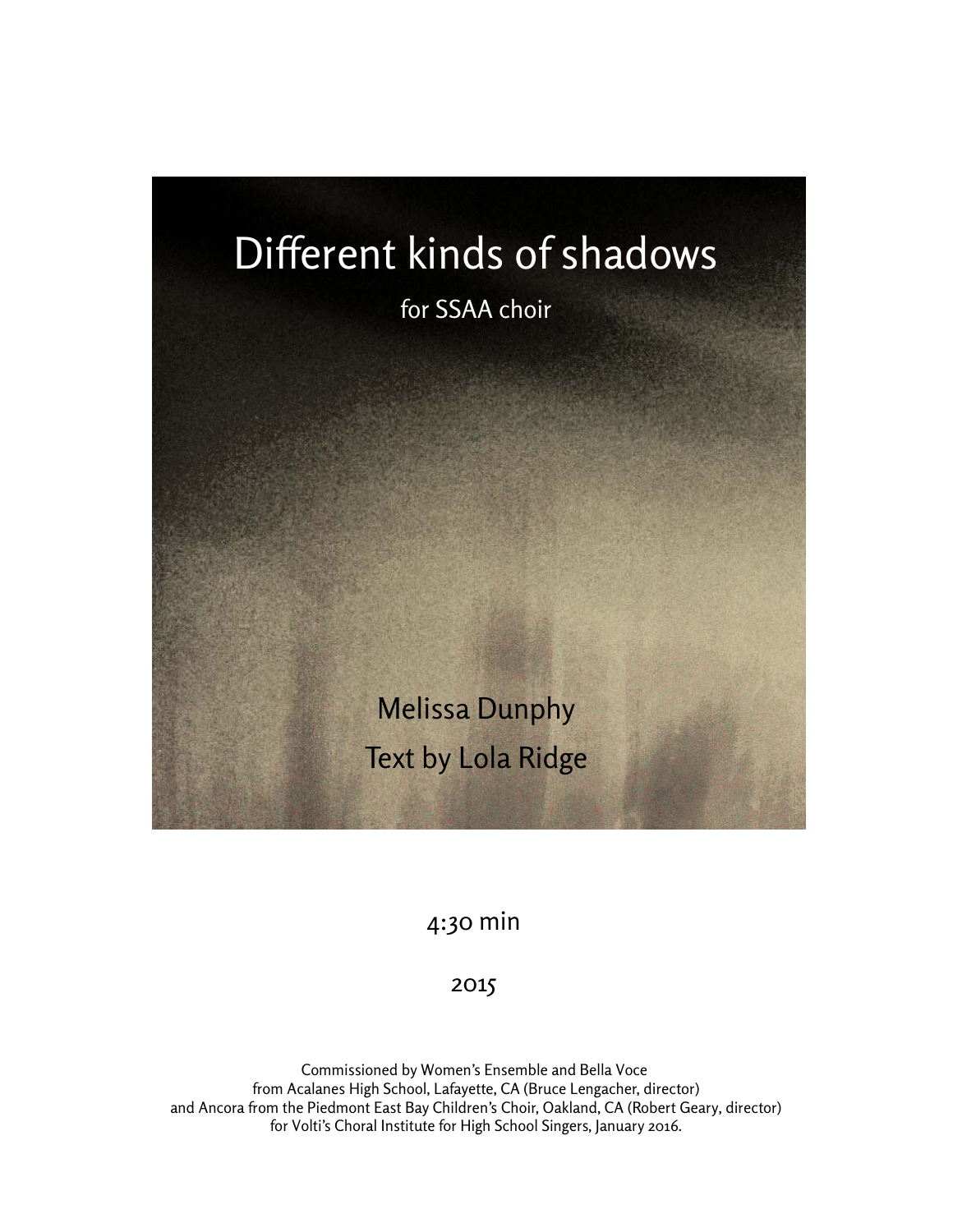*Different kinds of shadows* was commissioned by Women's Ensemble and Bella Voce from Acalanes High School, Lafayette, CA (Bruce Lengacher, director) and Ancora from the Piedmont East Bay Children's Choir, Oakland, CA (Robert Geary, director) for Volti's Choral Institute for High School Singers, January 2016.

> There are different kinds of shadows. The blind ones are the shadows of things. These are the tame shadows they love to play on the wall with you and follow you about like cats and dogs. Sometimes they hiss at you softly like snakes that do not bite, or swish like women's dresses, but if you poke a candle at them they pull in their heads and disappear.

But there is a shadow that is not the shadow of a thing... it is a thing itself. When you meet this shadow you must not look at it too long... it grows with your looking at it... till you are all alone with nothing around you... nothing... nothing... nothing... but a shadow with its eyes full of black light.

—From *Sun-Up [IV. Betty]* by Lola Ridge (1920)



103 Callowhill St., Philadelphia, PA 19123 (717) 214-6121 | www.mormolyke.com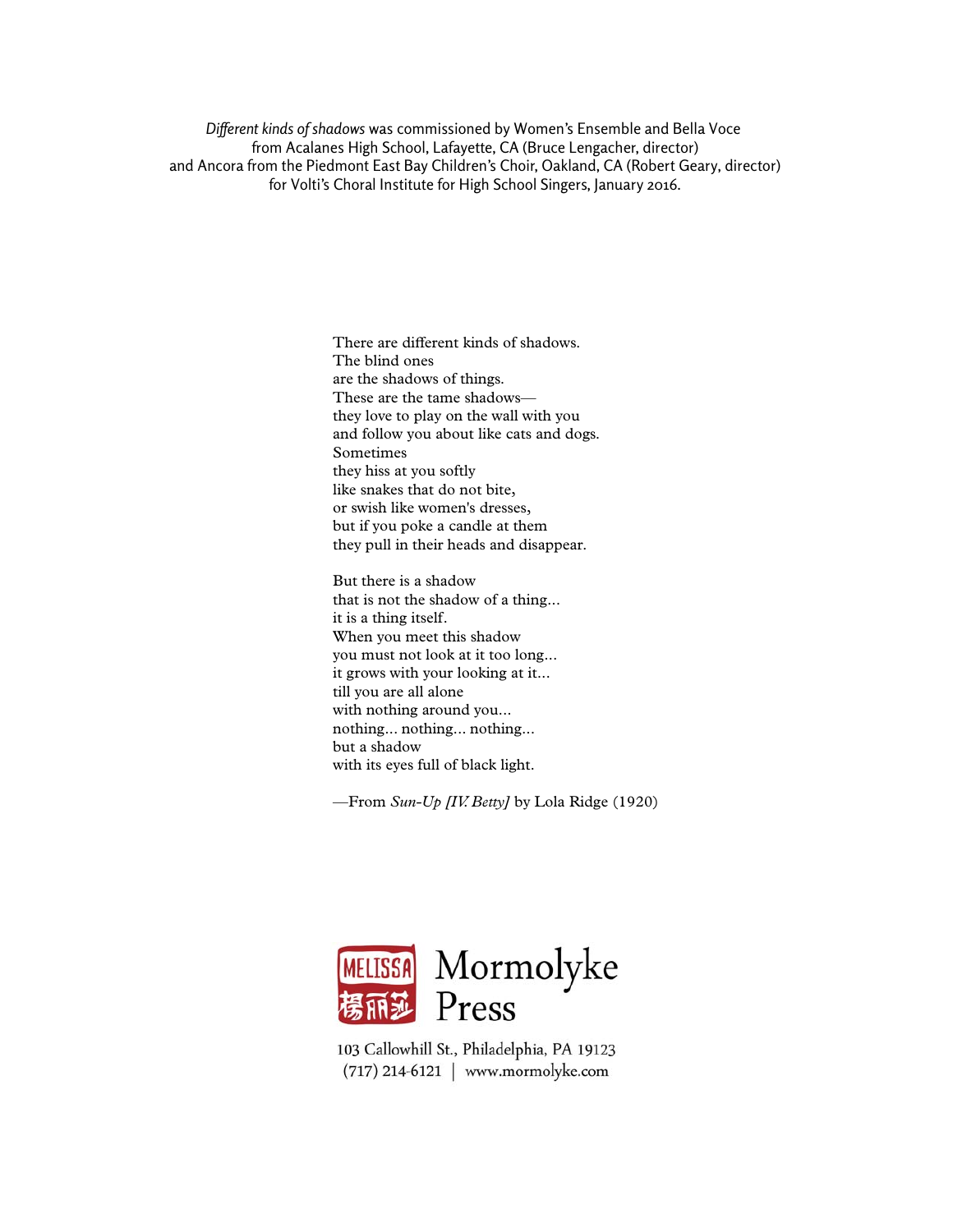## Different kinds of shadows

Lyrics by Lola Ridge Melissa Dunphy



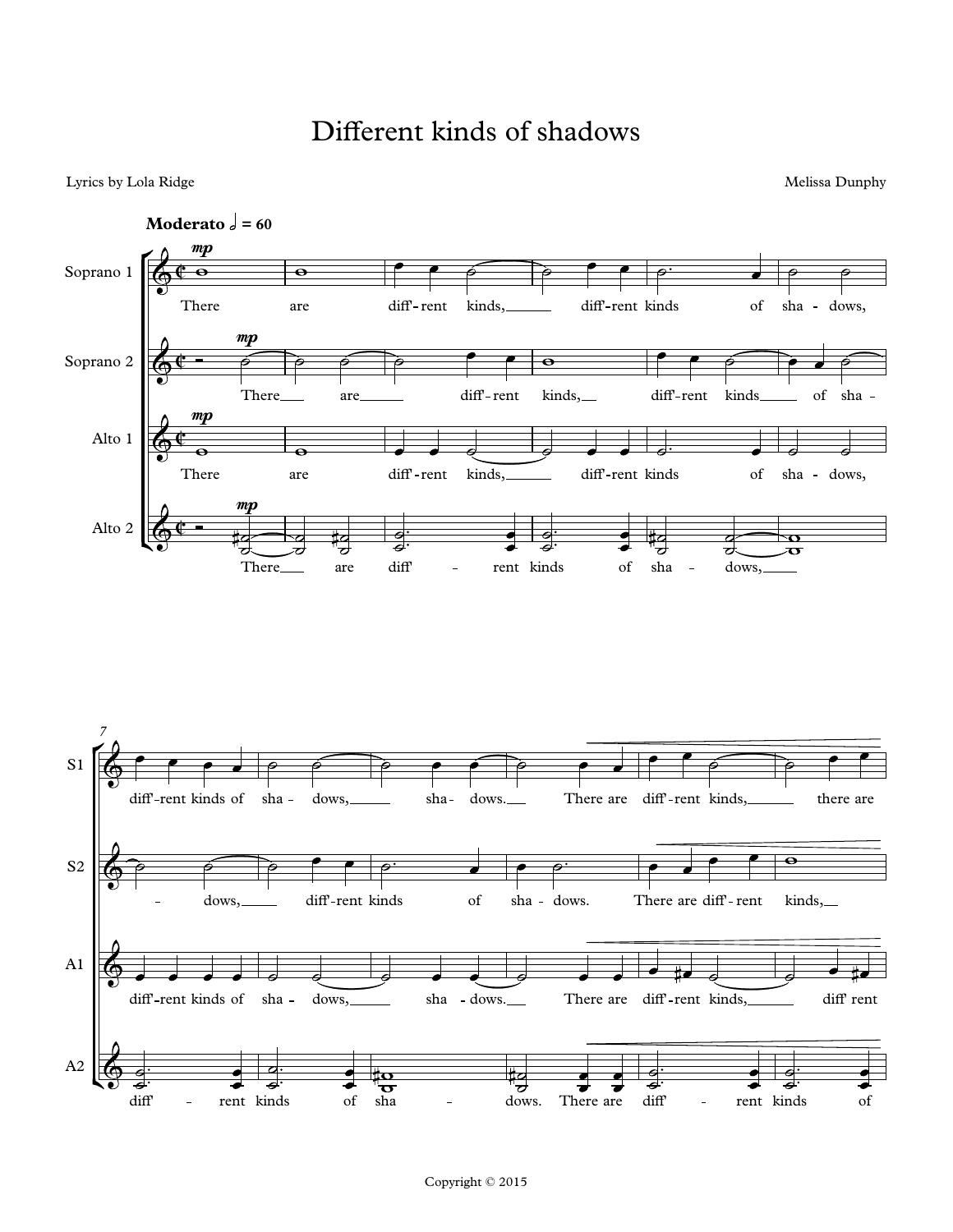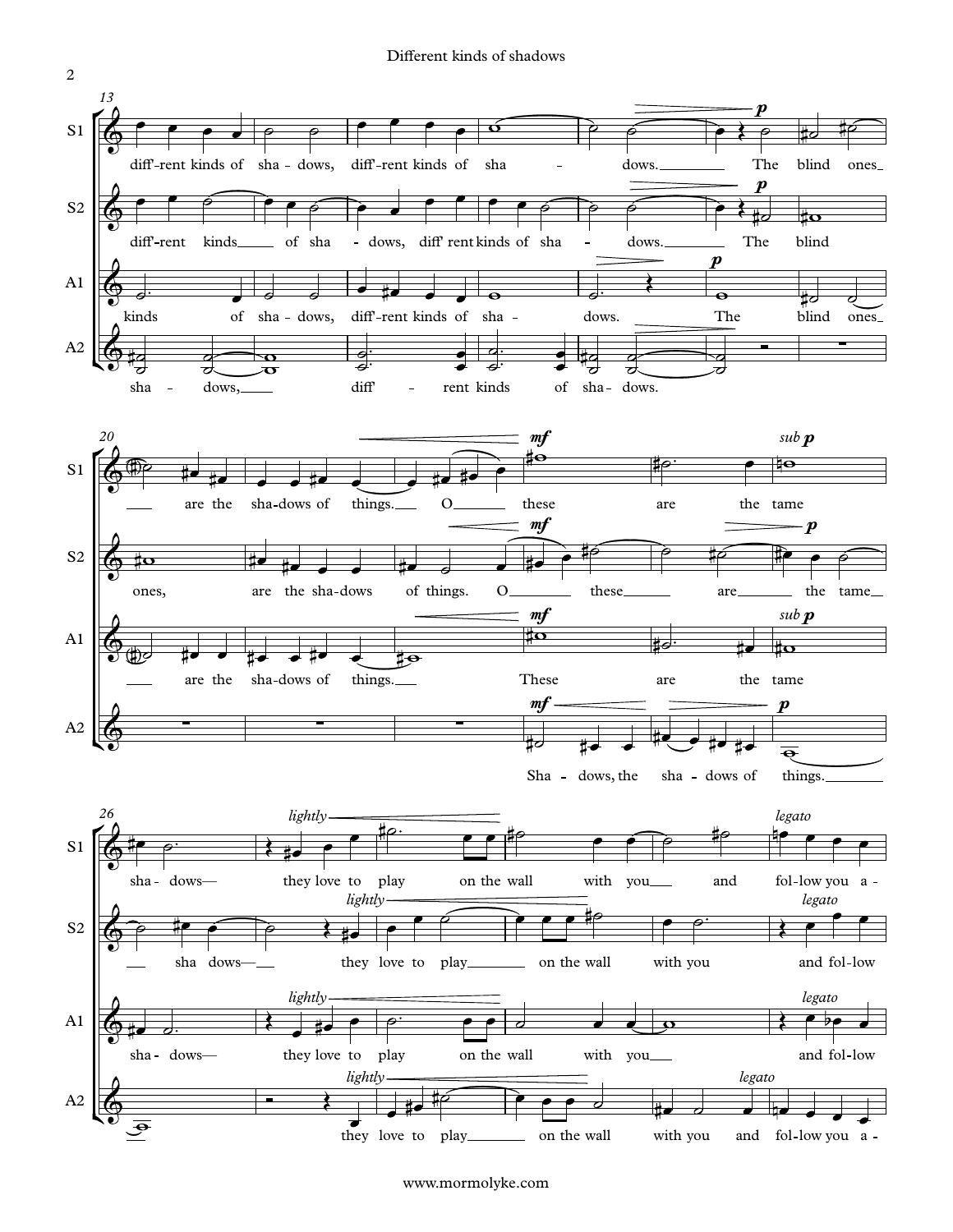Different kinds of shadows

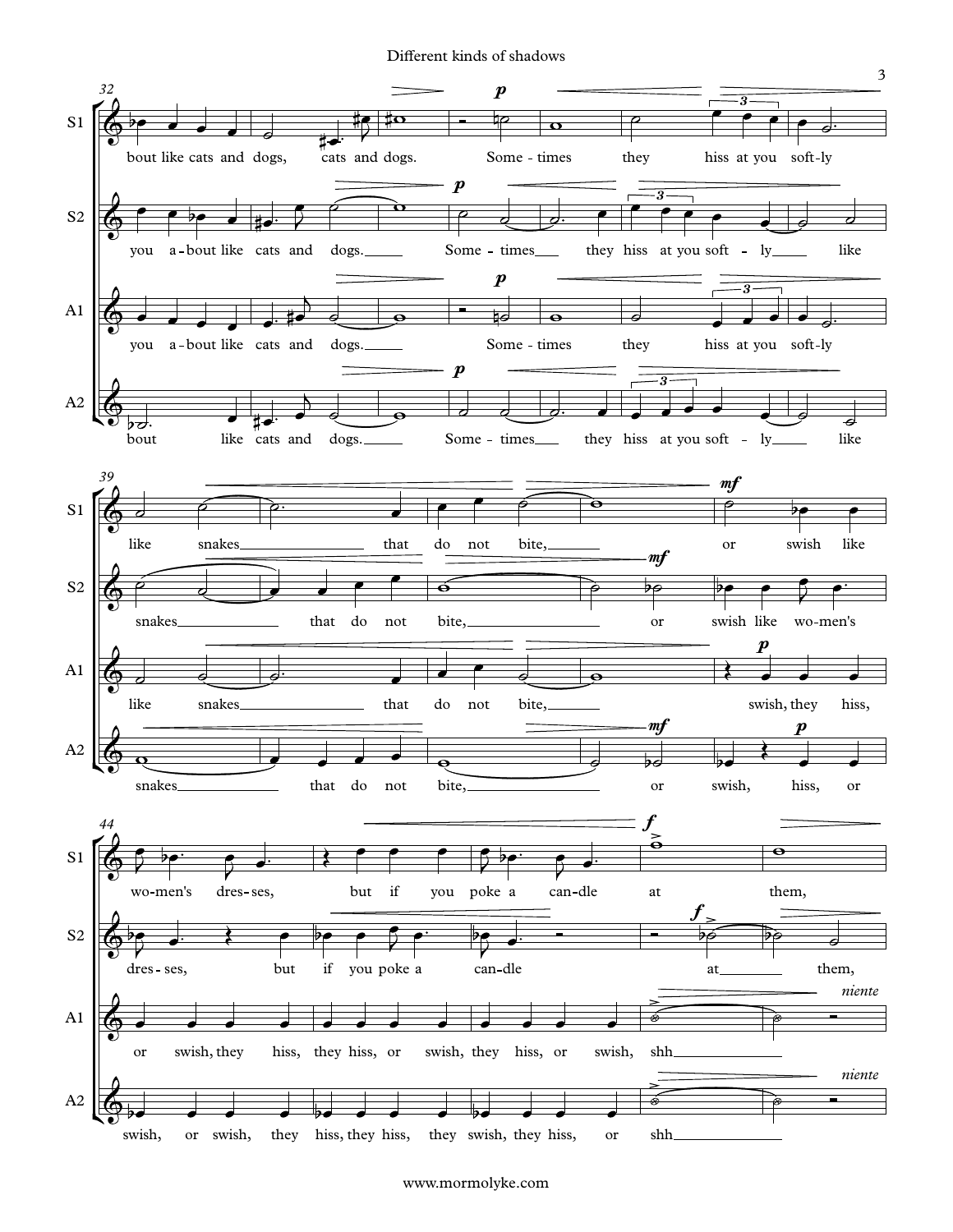Different kinds of shadows

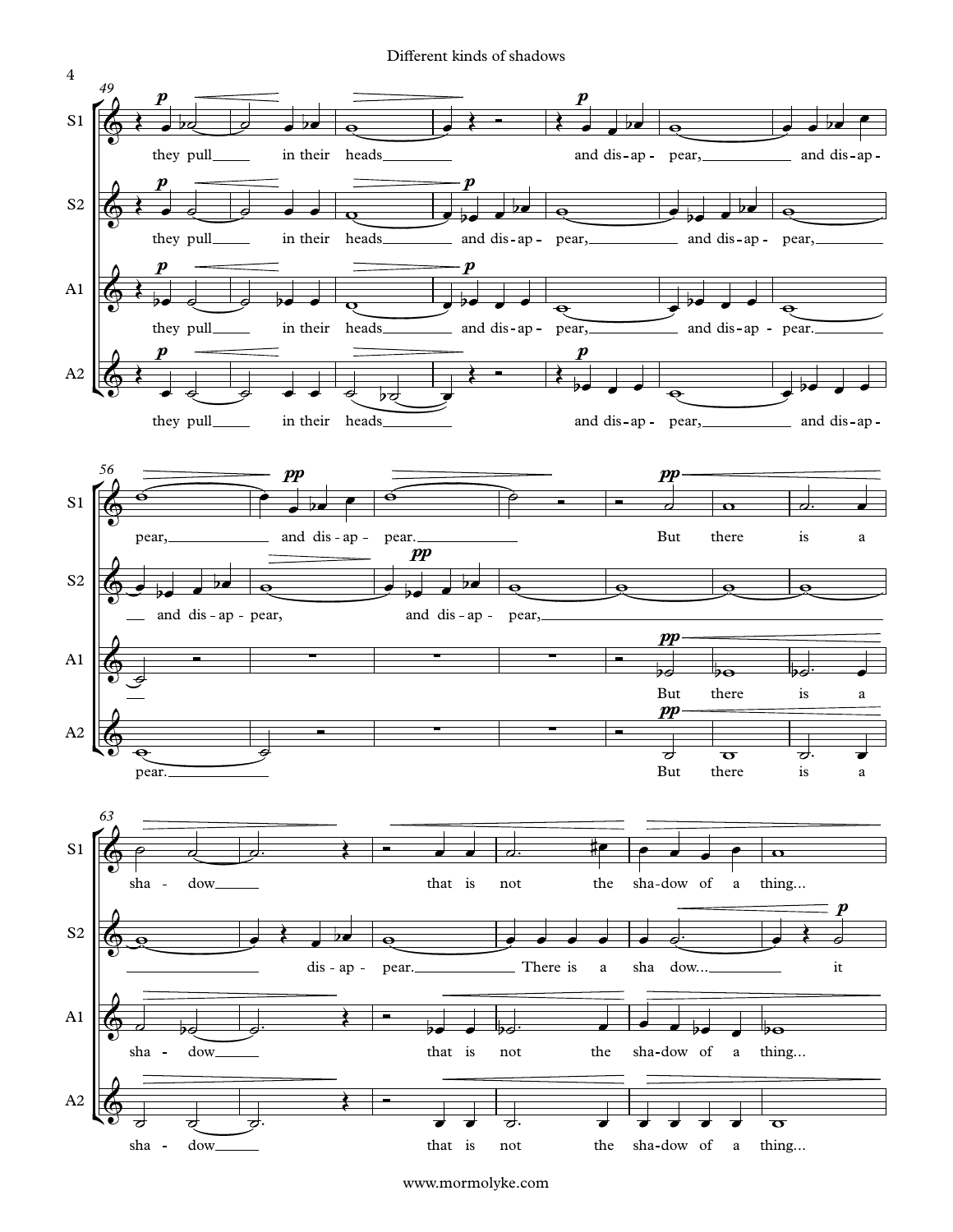Different kinds of shadows

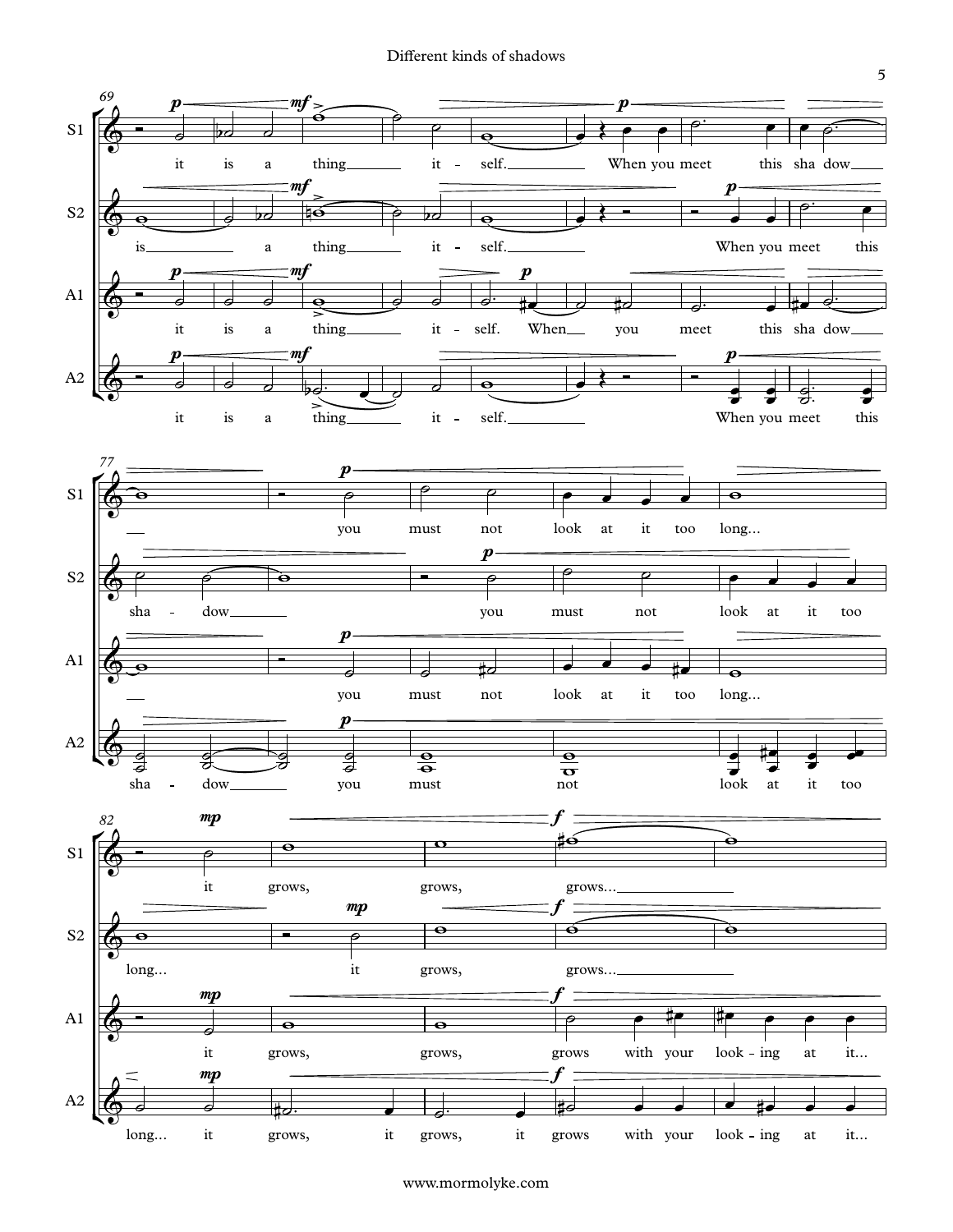Different kinds of shadows

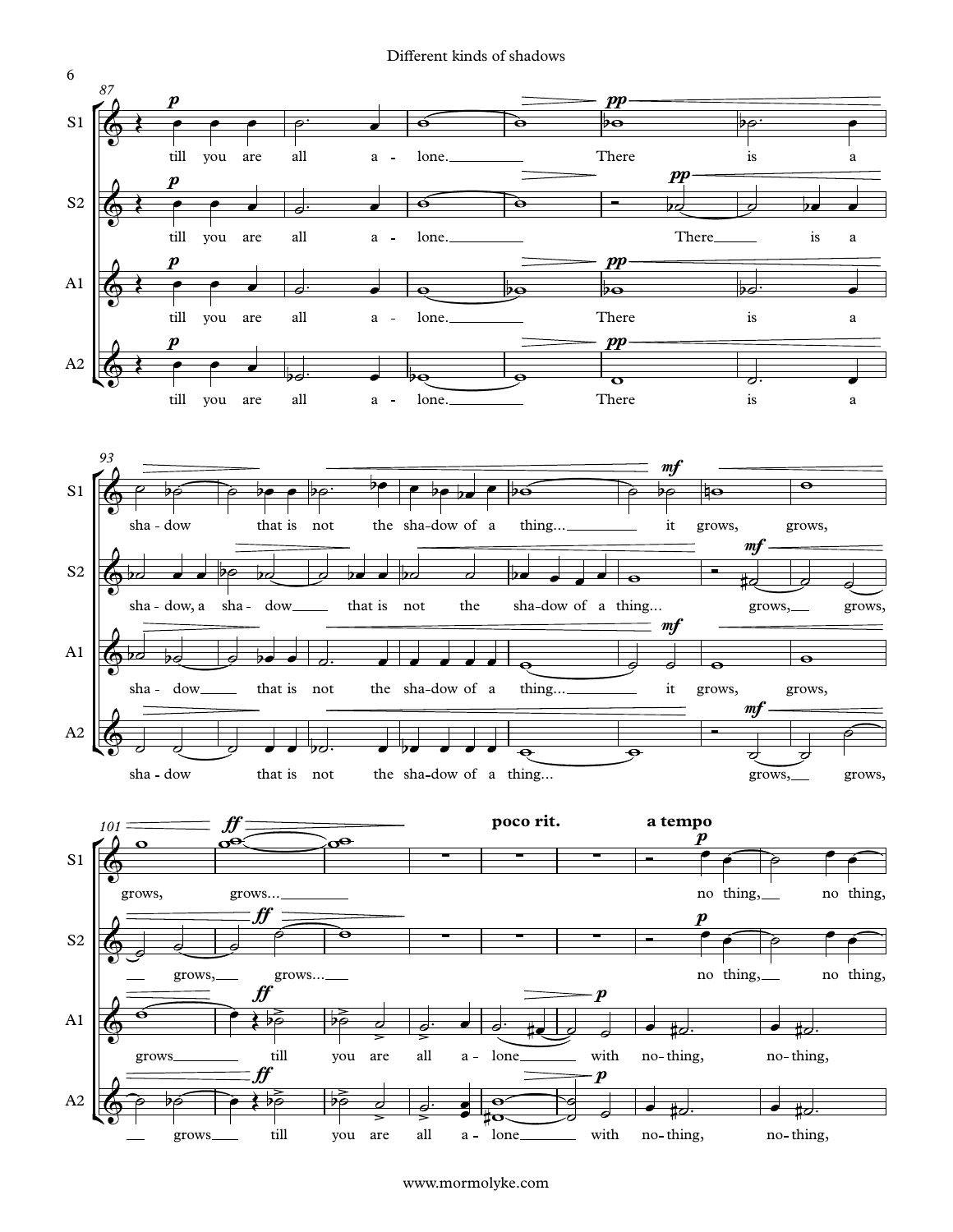